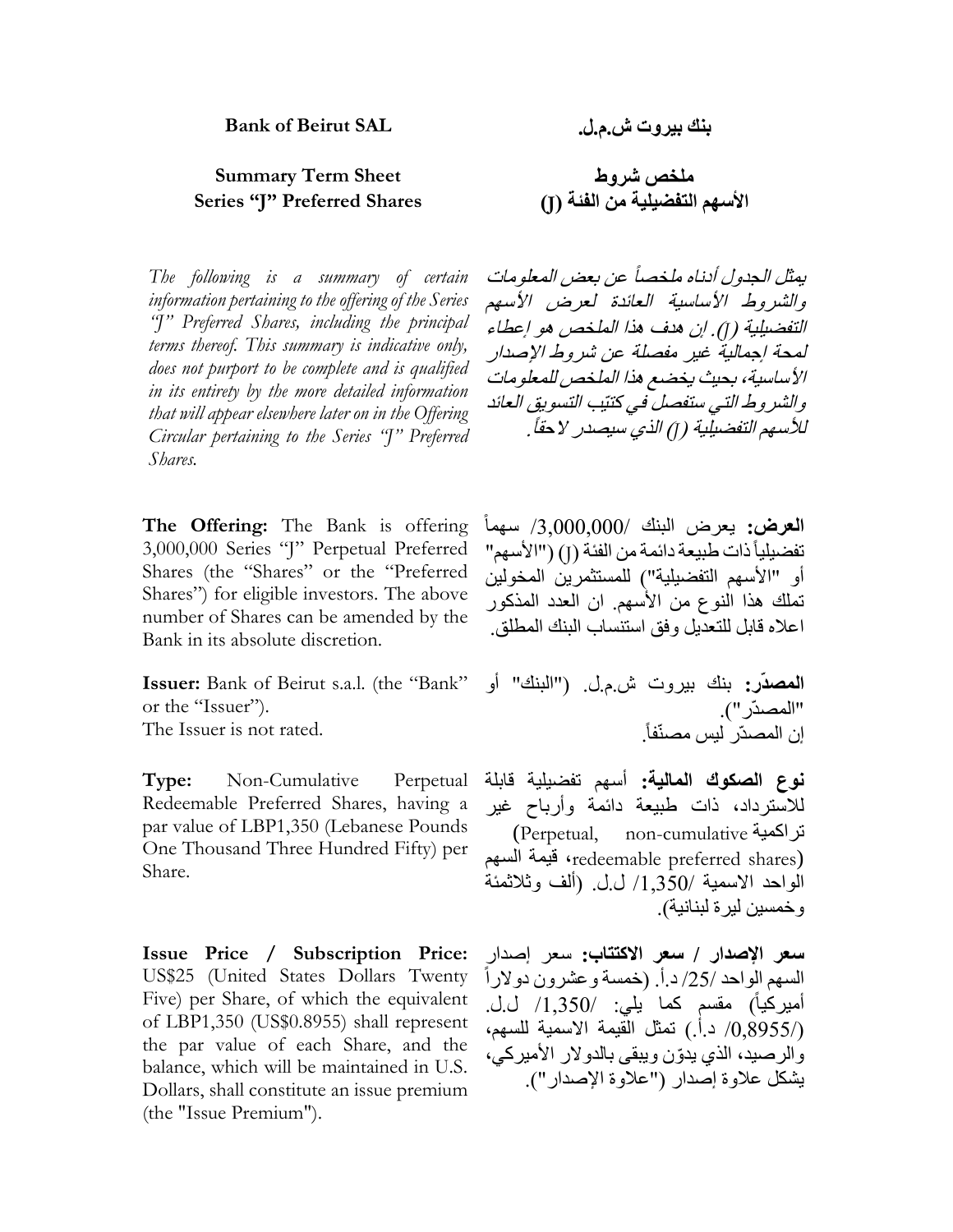It is expected that the aggregate Issue Price, consisting of the par value and the Issue Premium in excess thereof, will qualify to constitute Additional Tier I Capital of the Bank, as defined in the Central Bank of Lebanon's (the "CBL") Decision n. 6939 dated 25 March 1998 (as amended).

**Expected Issue Size:** US\$75,000,000 (United States Dollars Seventy Five Million), subject to amendment further to the amendment by the Bank in its absolute discretion of the number of Shares to be issued, as indicated above.

**Governing Laws and Documents:** The Series "J" Preferred Shares shall be governed by (i) Law n. 308/2001 and Law n. 161/2011; (ii) the CBL and the Capital Markets Authority ("CMA") Decisions, (iii) the by-laws of the Bank and (iv) the resolutions of the Extraordinary General Meeting of the Bank's shareholders that will be held to resolve the issuance and to determine the terms and conditions of the Series "J" Preferred Shares.

**Ranking:** Series "J" Preferred Shares shall rank (i) *pari passu* to Series "E", Series "F", Series "G", Series "H" and Series "I" Preferred Shares issued by the Bank in respect of the right to receive dividends and the right to receive payments out of the assets of the Bank upon any voluntary or involuntary liquidation, dissolution or winding up of the Bank; (ii) senior to the Bank's common shares (which include, for the avoidance of doubt, the priority shares issued by the Bank) in respect of the aforementioned rights; and (iii) subordinated to the Bank's other creditors.

من المتوقع أن يشكل كامل سعر اإلصدار، المكوّن من قيمة الأسهم الاسمية وعلاوة الإصدار، حقاً من حقوق الأموال الخاصة األساسية اإلضافية ) 1 Tier Additional Capital)، كما عرّفها القرار الأساسي لمصرف لبنان رقم 9909 تاريخ 53 آذار 1990 (المعدّل)

**حجم اإلصدار المتوقع:** /5303330333/ د.أ. (خمسة وسبعون مليون دولاراً أميركياً)، خاضع للتعديل تبعاً لتعديل البنك عدد الأسهم التي ستصدّر وفق استنسابه المطلق، كما هو مشار إليه أعاله.

**القوانين والمستندات القانونية الراعية:** تخضع األسهم التفضيلية من الفئة )J):( i )للقانون رقم 5331/030 والقانون رقم ،5311/191 )ii ) لقرارات مصرف لبنان وهيئة األسواق المالية، )iii )لنظام البنك األساسي، و )iv )لقرارات الجمعية العمومية غير العادية لمساهمي البنك التي ستقرر إصدار الأسهم التفضيلية (J) وتحدد أحكامها وشروطها.

ا**لرتبة:** تكون الأسهم التفضيلية (J) (i) بذات رتبة الأسهم التفضيلية (هـ) والأسهم التفضيلية )F )واألسهم التفضيلية )G )واألسهم التفضيلية )H )واألسهم التفضيلية )I )المصدّرة من قبل البنك فيما يختص بحق قبض أنصبة األرباح وأية توزيعات من موجودات البنك في حال حل البنك وتصفيته، )ii )أعلى رتبة من أسهم البنك العادية (التي تشمل، منعاً للالنباس، أسهم الأولوية التي يصدّرها البنك) فيما يختص بالحقوق المذكورة أعاله، و )iii )مرؤوسة تجاه سائر دائني البنك.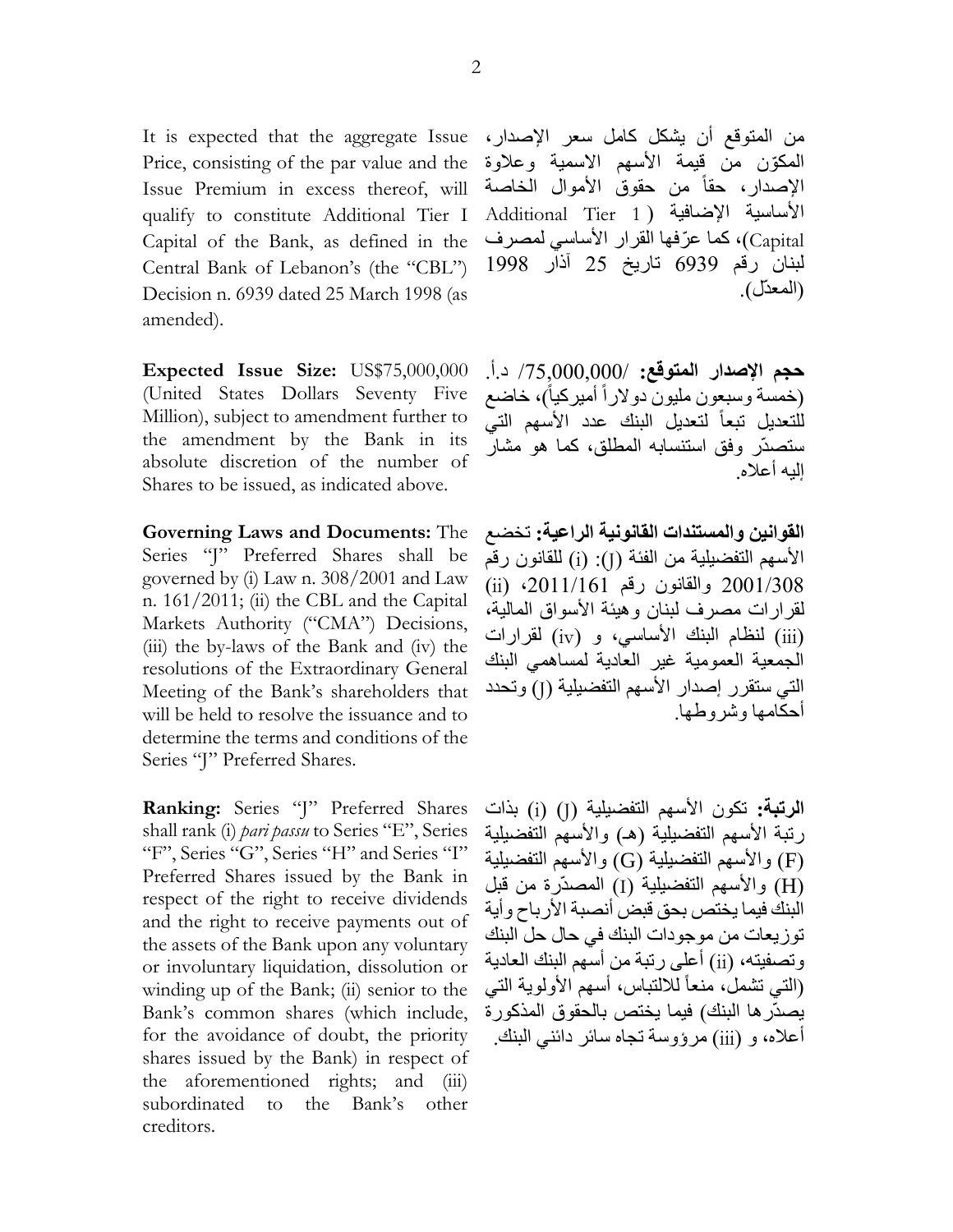Listing: All of the Series "J" Preferred Shares will be listed on the Beirut Stock Exchange, after the obtaining of all required regulatory approvals on such listing.

**Closing:** The closing of the Offering shall be deemed occurring on the date of the Bank's Extraordinary General Meeting of shareholders that will verify the validity and ascertain the payment of the capital increase related to the Offering (the "Closing Date"), provided that the Bank shall have obtained the approval of each of (i) the CBL on the Bank's capital increase by way of issue of the Series "J" Preferred Shares, and (ii) the CMA on the issue and offering of such Shares. Such closing is expected to occur on or about the last business day of the year 2014.

**Eligible Investors:** Subject to the obtaining of the CMA's approval on the offering of the Series "J" Preferred Shares, such Preferred Shares may be offered to any person other than (i) a U.S. citizen; (ii) the Chairman General Manager, the General Managers, the members of the Issuer's Board of Directors and the spouse and minor children of such persons, as provided for in article 2, paragraph 3 of the Law n.  $308/2001$ ; and (iii) any other person to whom it is not allowed to be offered or to own, pursuant to the relevant applicable laws and regulations, Preferred Shares.

The CMA will not, at any time and for any reason whatsoever, be held responsible for any implications and/or outcome that may result from the

**إدراج الأسهم:** سوف تُدرج جميع الأسهم التفضيلية من الفئة )J )في بورصة بيروت، بعد االستحصال على جميع الموافقات النظامية المطلوبة لهذا االدراج.

مت َّمما ومنتهيا **اتمام العملية:** يعتبر العرض بتاريخ انعقاد الجمعية العمومية غير العادية لمساهمي البنك التي ستتحقق من صحة زيادة رأس المال المتعلقة بهذا العرض ومن تحرير كامل قيمتها )"تاريخ اتمام العملية" Closing Date)، وذلك شرط استحصال البنك على موافقة كل من )i )مصرف لبنان على زيادة رأس المال عن طريق إصدار الأسهم التفضيلية من الفئة )J)، و )ii )هيئة األسواق المالية على إصدار وترويج هذه الأسهم ِ من المتوقع أن تتمّ العملية في أو قرابة آخر يوم عمل من سنة 2014.

**المستثمرون المؤهلون تملك األسهم:** شرط االستحصال على موافقة هيئة األسواق المالية على عرض األسهم التفضيلية من الفئة )J)، يمكن عرض هذه الأسهم التفضيلية لأي شخص باستثناء )i )المواطنين األميركيين، )ii )رئيس مجلس إدارة البنك، المدراء العامين، أعضاء مجلس اإلدارة وأزواج هؤالء األشخاص وأولادهم القاصرين، و (iii) أي شخص آخر لا يجوز أن تعرض عليه الأسهم التفضيلية أو لا يحق له تملك الأسهم التفضيلية عملاً بالقوانين والأنظمة المرعية الإجراء

ال تكون هيئة األسواق المالية، في أي وقت وألي سبب كان، مسؤولة عن أي عواقب و/أو نتائج قد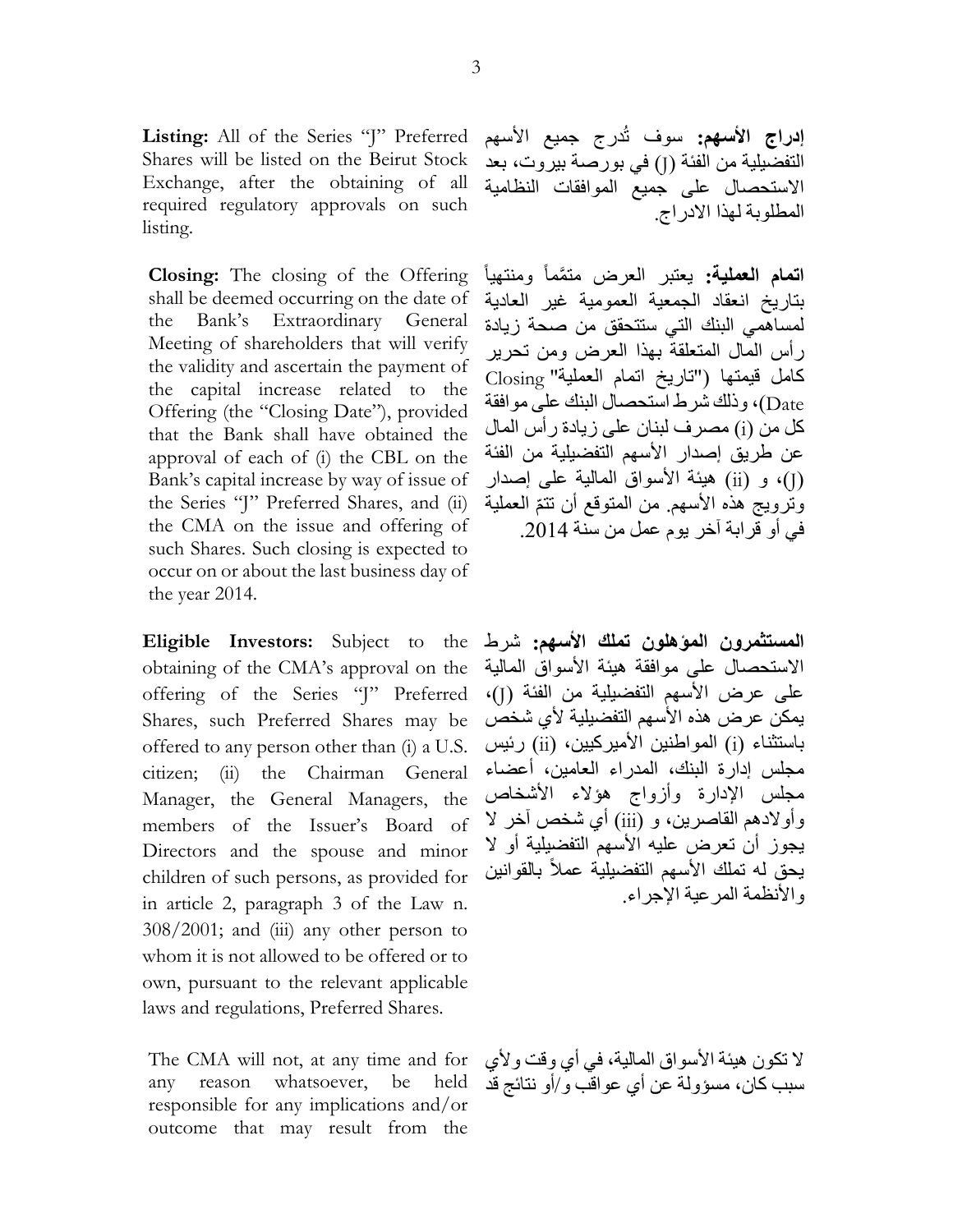decision of any investor to subscribe to the Series "J" Preferred Shares.

**Minimum Subscription:** Subscription shall be only in Units, with a minimum subscription of one Unit, and each Unit consisting of 100 Shares.

Units / US\$7,500 = 3 Units)

**Preferential Rights of Series "E", "F", "G", "H" and "I" Preferred Shares:** Holders of Series "E", Series "F", Series "G", Series "H" and Series "I" Preferred Shares issued by the Bank shall have a preferential right to subscribe to Series "J" Preferred Shares, pro rata respectively to their participation through preferred shares in the Bank's capital.

**Maturity Tenor - Redemption:** Perpetual, subject to call option at the discretion of the Bank as defined hereinafter.

The Bank shall have the right, in its absolute discretion, but subject to obtaining the approval of the CBL and to the abidance by the ratios and regulations of the CBL and the Banking Control Commission ("BCC"), to redeem, on each Redemption Date (as defined hereinafter), all or part of the Series "J" Preferred Shares (but not less than 25% of the total number of such Shares, on pro rata basis between the Series "J" Preferred Shareholders).

"Redemption Date" shall mean (i) for the first time, the last Business Day of the

تترتب على قرار أي مستثمر باالكتتاب باألسهم التفضيلية من الفئة )J).

**الحد األدنى لالكتتاب:** يتم اإلكتتاب فقط على أساس "الوحدة" المؤلفة من /100/ سهماً، على أن يكون الحد االدنى لالكتتاب وحدة واحدة.

(i.e., US\$2,500 = 1 Unit / US\$5,000 = 2 أميركيا = وحدة واحدة، )مثال : /50333/ دوالرا  $/7,500/$  دولاراً أميركياً $\epsilon = 2.500/$ دولاراً أميركياً = ثلاث وحدات).

> **حقوق األفضلية العائدة لمالكي األسهم التفضيلية )هـ(، )F)،( G)،( H )و )I):** يتمتع مالكو الأسهم التفضيلية (هـ) و/أو الأسهم التفضيلية (F) و/أو الأسهم التفضيلية (G) و/أو الأسهم التفضيلية (H) و/أو الأسهم التفضيلية (I) المصدّرة من قبل البنك بحق أفضلية باإلكتتاب بالأسهم التفضيلية (J)، كل بنسبة مساهمته بأسهم تفضيلية في ر أسمال البنك (Pro rata basis).

> **المدة - الشراء بغية االلغاء:** األسهم المصدّرة ذات طبيعة دائمة )Perpetual)، باستثناء حق البنك، حسب استنسابه، بشرائها بغية إلغائها وفقا لما هو مبيّن فيما يلي.

> يحق للبنك، وفق استنسابه المطلق، شرط استحصاله على موافقة مصرف لبنان وتقيّده بالنسب والأنظمة المحددة من قبل مصر ف لبنان ولجنة الرقابة على المصارف، أن يشتري بغية إلغائها، في كل "تاريخ الشراء" )المحدد في ما يلي)، كل أو جزء من الأسهم التفضيلية (J) (على أن ال يقل هذا الجزء عن %53 من مجموع الأسهم التفضيلية (J) المصدّرة وعلى أن يتم الشراء والإلغاء وفقاً لقاعدة النسبية فيما بين مالكي الأسهم التفضيلية (J) - Prorata basis).

> يقصد بعبارة "تاريخ الشراء" (i) للمرة الأولى، يوم العمل الأخير من السنة المالية التي يقع فيها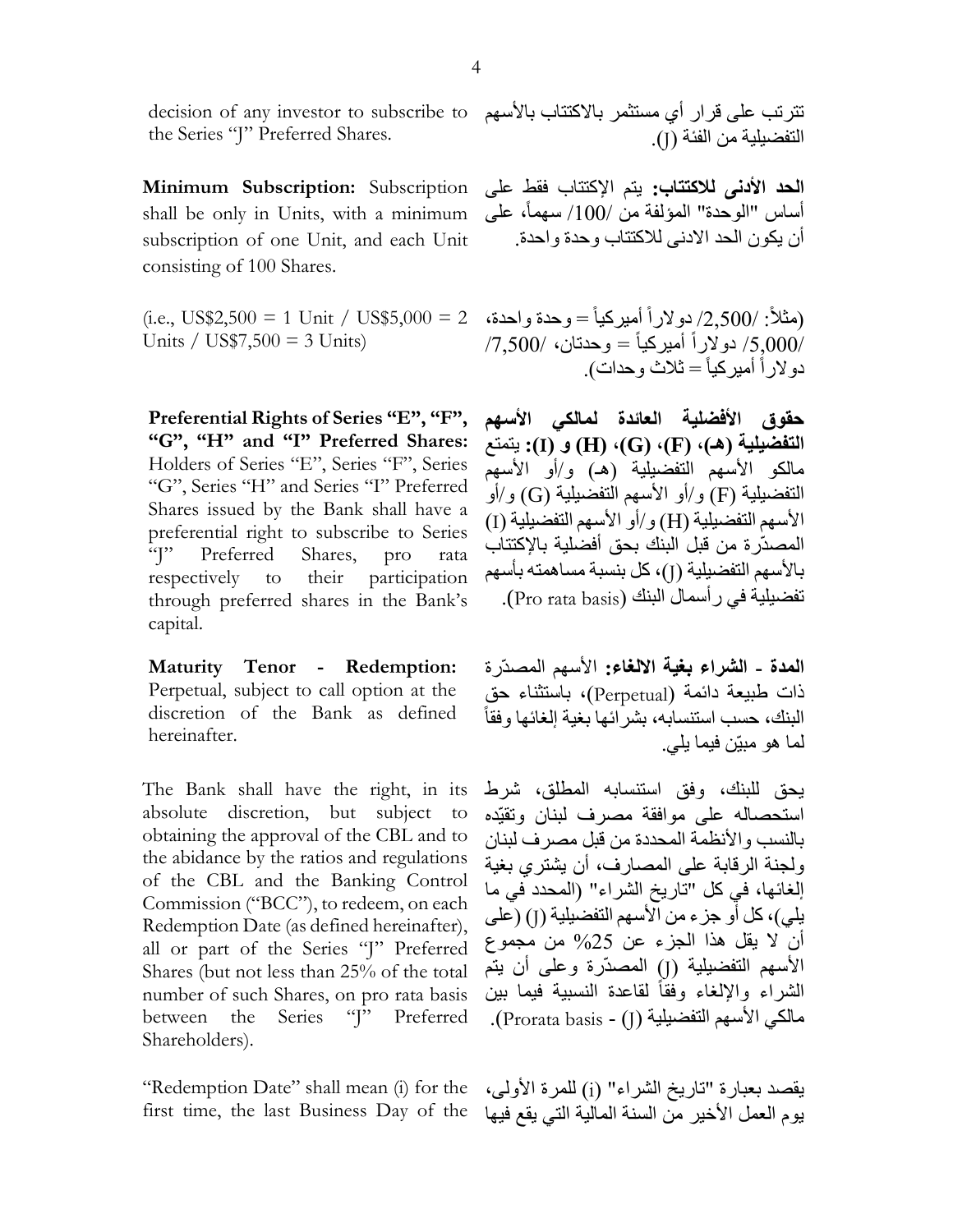financial year during which falls the 5th anniversary of the Extraordinary General Meeting of the Bank's shareholders which will ascertain the validity and payment of the capital increase by virtue of which the Shares are issued; (ii) the corresponding Business Day every consecutive 2 years thereafter; and (iii) any date determined by the Bank after the date of issuance of the Preferred Shares, in case of occurrence of any event, the result of which is to prevent the Bank from booking the value of the Preferred Shares as Additional Tier One Capital or from keeping the Issue Premium in foreign currency, it being noted that the Bank is not obliged to do so.

To exercise its call option, the Bank shall, at least 60 Business Days prior to the Redemption Date, inform all holders of Shares by way of publication in two local newspapers of its firm and irrevocable intent to redeem all or part of the Preferred Shares, as the case may be.

Should the Bank exercise this call option, holders of the Series "J" Preferred Shares will be obliged to transfer to the Bank their Shares, and the Bank, in exchange thereof, shall pay to the holders, on the Redemption Date, a consideration equal only to the Issue Price of the redeemed Shares, i.e., US\$25 per Preferred Share (the "Redemption Price", which will be subject to adjustment in case of stock split or reverse stock split), irrespectively of any increase in the value of such Preferred Share, but without prejudice to the right of the holders to receive the distribution payments for the Redemption Year as more fully described here below, and any Annual Dividend that the General Meeting of the Bank's shareholders has

انقضاء مدة خمس سنوات على تاريخ انعقاد الجمعية العمومية غير العادية لمساهمي البنك التي ستتحقق من صحة زيادة رأس المال عن طريق إصدار الأسهم التفضيلية (J) ومن تحرير كامل قيمة هذه الزيادة؛ (ii) ومن بعدها، يوم العمل الموافق لتاريخ الشراء للمرة األولى والذي يقع بعد انقضاء سنتين على تاريخ الشراء السابق؛ (iii) وأي تاريخ يحدده البنك بعد تاريخ إصدار الأسهم التفضيلية (J)، وذلك في حال حصول أي حدث تكون نتيجته الحؤول دون تمكين البنك إما من قيد قيمة الأسهم التفضيلية في خانة Capital I Tier Additional وإما من إبقاء عالوة اإلصدار بالعملة األجنبية، علما أن المصرف غير ملزم بذلك.

لهذه الغاية، يتوجب على البنك أن يعلم مالكي الأسهم التفضيلية (J) بواسطة النشر في صحيفتين محليتين، بمهلة أقلها 93 يوم عمل قبل تاريخ الشراء، عن رغبته الأكيدة وغير القابلة للرجوع عنها بشراء الأسهم التفضيلية (J) كلياً أو جزئيا حسب الحالة.

في حال مارس البنك حق الخيار المعطى له بشراء الأسهم التفضيلية (J) بغية إلغائها، يتوجب على مالكي هذه الأسهم التفضيلية أن يتفر غو ا عن أسهمهم للبنك، وعلى هذا األخير بالمقابل أن يسدد لهم، بتاريخ الشراء، مبلغاً موازياً فقط لسعر إصدار الأسهم المشتراة، أي 25 دولاراً أميركياً للسهم التفضيلي الواحد )"سعر الشراء" وهو يخضع للتعديل في حال قسمة أو ضم أسهم بنك بيروت ش.م.ل.(، وذلك بغض النظر عن أي ارتفاع في قيمة الأسهم التفضيلية، ومع حفظ حق هؤلاء المالكين بقبض الأرباح العائدة للسنة التي يتم فيها الشراء كما هو مفصل أدناه، وأية أرباح سنوية تكون الجمعية العمومية لمساهمي البنك قررت دفعها ولم تسدد بعد الى مالكي الأسهم التفضيلية (J) في حال وجودها.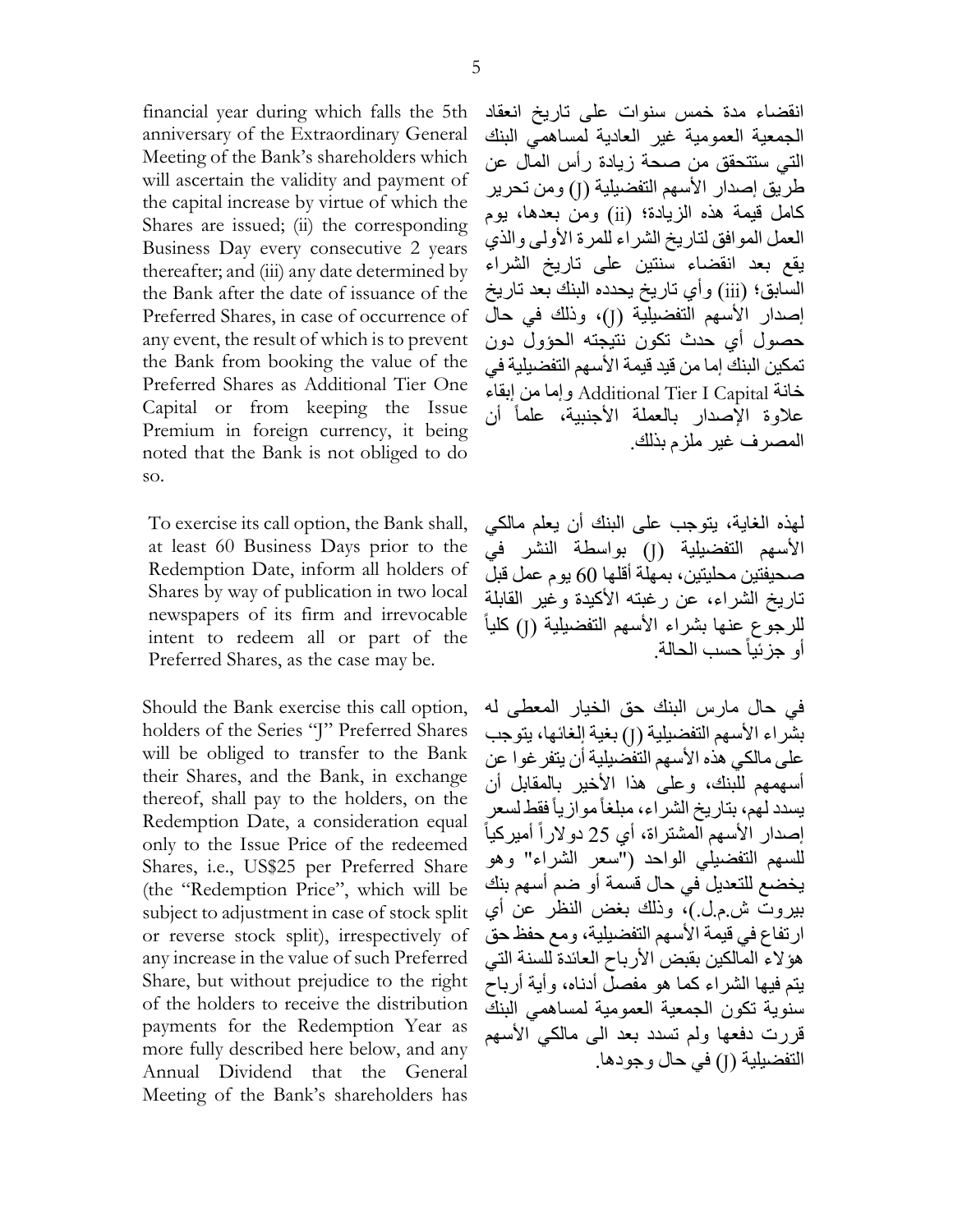resolved to distribute but that has not been actually paid yet.

Following the redemption of the Preferred Shares, the redeemed Preferred Shares will be cancelled and the Bank's Extraordinary General Meeting of shareholders will take all necessary measures to keep the Bank's capital unchanged, and to amend the Bank's bylaws accordingly.

For the avoidance of doubt, it is clearly understood that the Bank has no obligation whatsoever to purchase or redeem the Preferred Shares.

**Dividend:** The Series "J" Preferred Shares shall earn an annual dividend (the "Annual Dividend") equal to 6.50% per year of the Issue Price (subject to adjustment in case of stock split or reverse stock split), provided that the following conditions are met: (i) there are enough Declared Net Profits to allow the payment of such Annual Dividend; (ii) the Bank is in compliance with all ratios imposed by the CBL and the BCC in relation to the regulations applicable to capital adequacy; and (iii) the Bank's Ordinary General Meeting of shareholders resolves the distribution of the Annual Dividend. It is the intention of the Board of Directors to declare annual distributions in respect of the Preferred Shares, subject to availability of sufficient net income for the concerned financial year, and to recommend to the Bank's Ordinary General Meeting of shareholders that it resolves such distribution; it being noted that the General Meeting must resolve such distribution when sufficient Declared Net Profits are available, unless a legal or

تبعاً لشرائها، تلغى الأسهم التفضيلية (J) المشتراة وتتخذ الجمعية العمومية غير العادية لمساهمي البنك جميع التدابير الالزمة كي يبقى رأسمال البنك دون تعديل وكي يعدل النظام الأساسي للبنك وفقاً لذلك

منعاً للالتباس، من المتفق عليه صر احةً أن البنك ليس ملزماً بأي شكل من الأشكال بشراء الأسهم التفضيلية من أجل إلغائها.

الأرباح: تستحق لمالكي الأسهم التفضيلية (J) أرباح سنوية ("الأرباح السنوية") توازي نسبة سنوياً من سعر الإصدار (و هي تخضع » للتعديل في حال قسمة أو ضم أسهم بنك بيروت ش.م.ل.(، وذلك شرط تحقق الشروط التالية: )i ) توفر أرباح صافية معلنة كافية لذلك، و )ii )تقيّد البنك بجميع النسب التي يفرضها مصرف لبنان ولجنة الرقابة على المصار ف و المتعلقة بالأنظمة التي ترعى كفاية الرساميل، و (jii) موافقة الجمعية العمومية العادية لمساهمي البنك على توزيع الأرباح السنوية المذكورة. ينوي مجلس اإلدارة االعالن عن توزيعات سنوية فيما خص األسهم التفضيلية شرط توفر المدخول الصافي الكافي للسنة المالية المعنية، وتوصية الجمعية العمومية العادية لمساهمي البنك بإقرار هذه التوزيعات، علماً أنه يتوّجب على الجمعية العمومية إقرار هذا التوزيع عندما تتوفر أرباح صافية معلنة كافية، وذلك ما لم يحل سبب قانوني أو نظامي دون هذا التوزيع.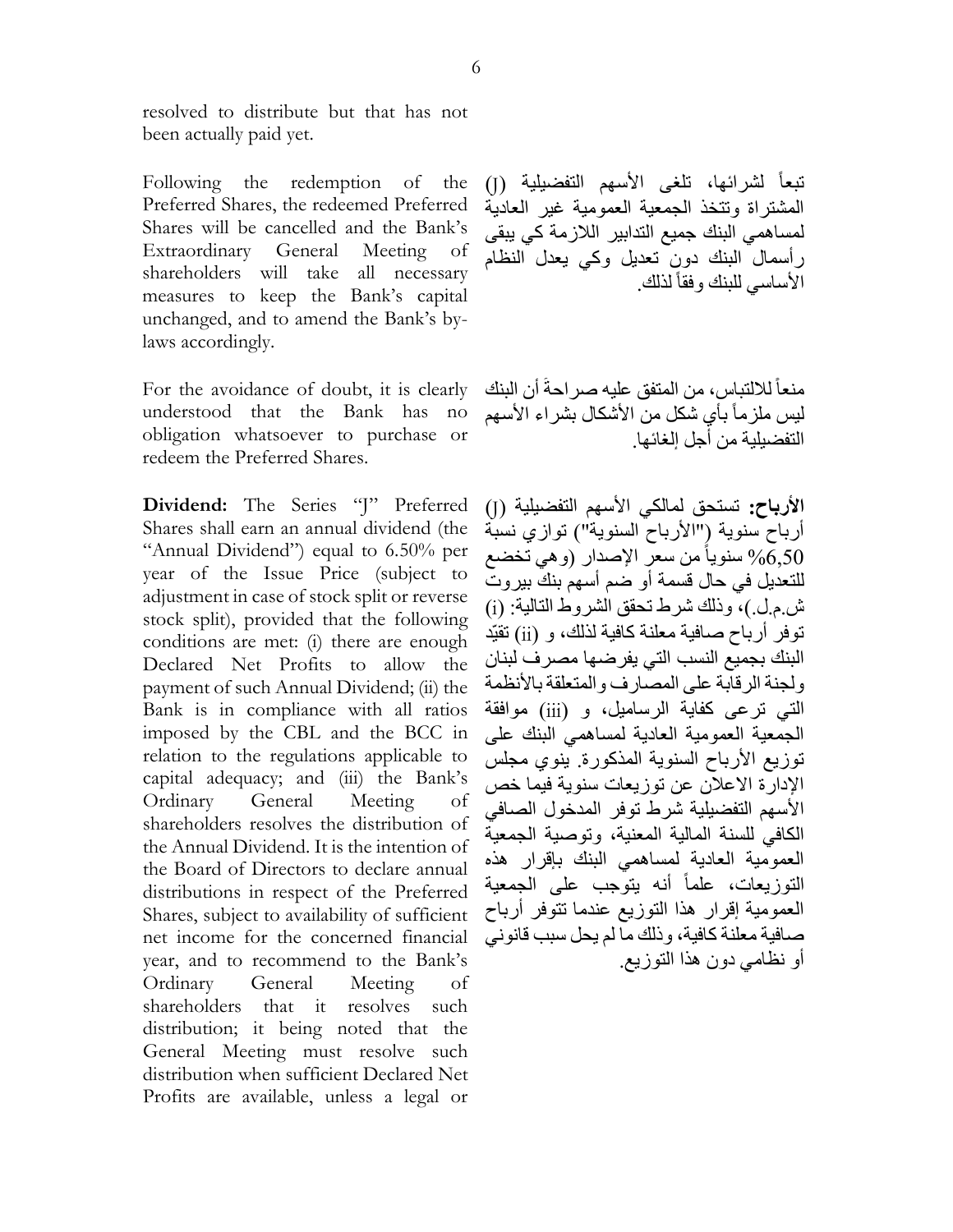regulatory reason prevents said distribution.

For the purpose hereof, "Declared Net Profits" shall mean the Bank's unconsolidated audited net profits, as approved by the Ordinary General Meeting of the Bank's shareholders, after tax and after deduction of the legal and statutory reserves and all reserves required by the CBL and the BCC applicable regulations.

Without prejudice to the above mentioned conditions required for the payment of the Annual Dividend, if the Declared Net Profits for any relevant year are not sufficient to allow the payment of all amounts that are due with respect to the outstanding preferred shares of various series issued by the Bank and then outstanding, the Bank's General Meeting of shareholders will resolve the distribution to the holders of such preferred shares, including the holders of Series "J" Preferred Shares, the available Declared Net Profits, on a pro rata basis between the holders of the preferred shares of all series then outstanding.

**Dividend Payment:** Following the fulfilment of the Annual Dividend's payment conditions as determined here above, the payment of such Annual Dividend shall be made annually within a period of 15 days following the date of the relevant Ordinary General Meeting of shareholders during which (i) the Bank's annual audited accounts for the relevant financial year are approved; and (ii) the Annual Dividend distribution is declared. The Annual Dividend of 6.50% being stated for a full fiscal year, it shall be adjusted, on a pro rata basis of the relevant period, for the fraction of year

لهذه الغاية، يقصد "بأرباح صافية معلنة" الأرباح الصافية المدققة غير المجمّعة والموافق عليها من قبل الجمعية العمومية العادية لمساهمي البنك، بعد حسم الضريبة واالحتياطيات القانونية والنظامية وجميع االحتياطيات المفروضة بموجب األنظمة الصادرة عن مصرف لبنان ولجنة الرقابة على المصارف.

مع االحتفاظ بالشروط المذكورة أعاله المفروضة لدفع األرباح السنوية، في حال كانت األرباح الصافية المعلنة لسنة معينة غير كافية لدفع جميع األرباح المتوجبة لألسهم التفضيلية من كافة الفئات الموجودة في حينه، تقوم الجمعية العمومية لمساهمي البنك بالتوزيع لمالكي هذه الأسهم، ومن بينهم مالكي الأسهم التفضيلية (J)، الأرباح الصافية المعلنة المتوفرة، وفقاً لقاعدة النسبية فيما بين مالكي الأسهم التفضيلية من جميع الفئات الموجودين في حينه.

**دفع األرباح:** بعد توفر شروط دفع األرباح السنوية المحددة أعلاه، يجري دفع هذه الأرباح السنوية لمالكي الأسهم التفضيلية (J) سنوياً خلال مهلة 13 يوما من تاريخ انعقاد الجمعية العمومية العادية للمساهمين التي (i) تصادق على حسابات البنك المدققة للسنة المالية المعنية، و )ii )تعلن توزيع الأرباح السنوية. ان نسبة الـ 6,50% من األرباح السنوية تنطبق فقط في حال وجود سنة مالية كاملة. بناءً عليه، تعدل هذه النسبة لاحتساب الأرباح العائدة لمالكي الأسهم التفضيلية (J) عن السنة التي يجري فيها إصدار هذه األسهم، لتصبح مساوية للنسبة التي تمثلها الفترة الممتدة من تاريخ اتمام العملية وحتى تاريخ انتهاء السنة المالية التي يقع فيها تاريخ اتمام العملية تجاه سنة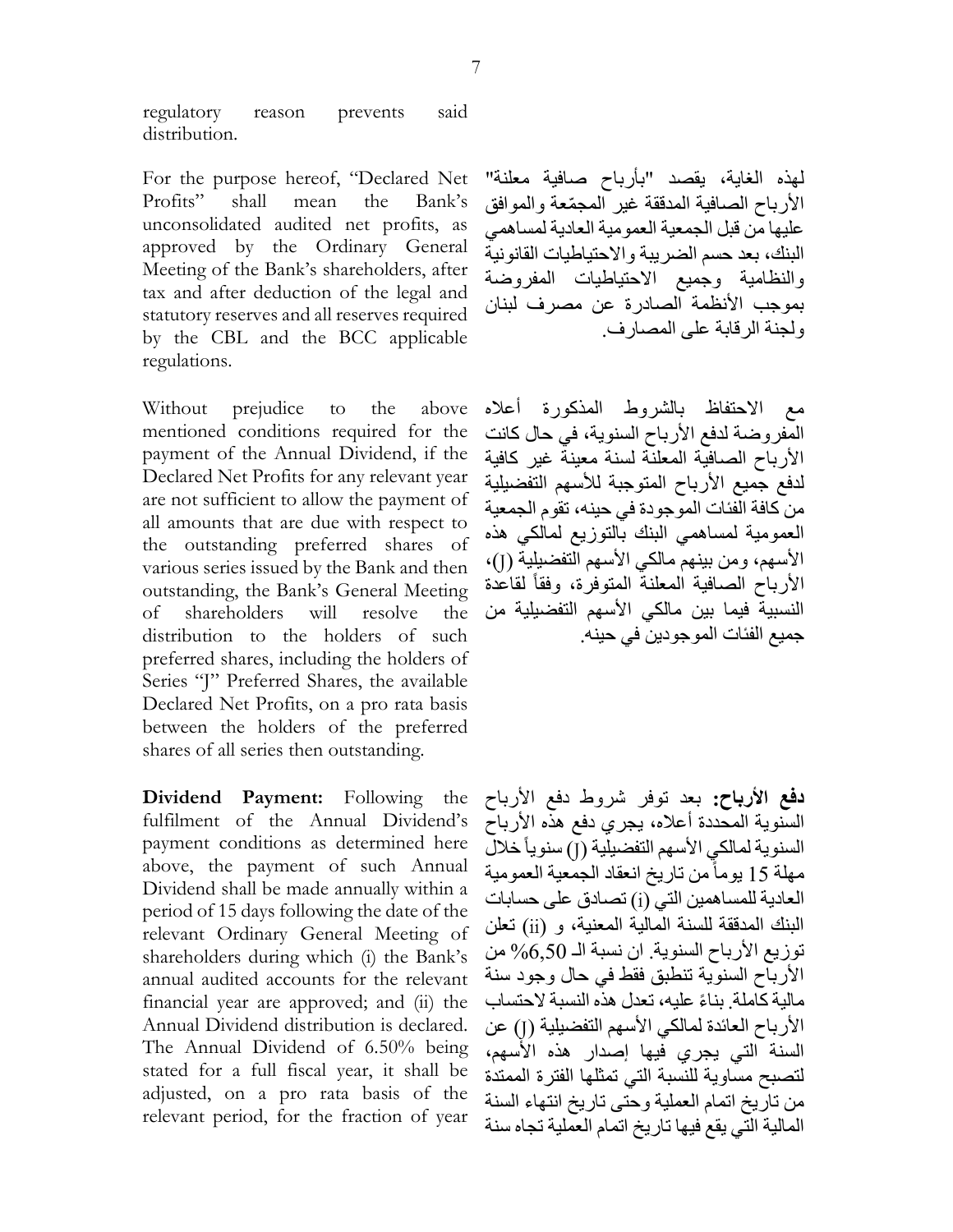during which the issuance of the Preferred Shares occurs. In case of redemption of the Series "J" Preferred Shares as described above, the Annual Dividend due to the holders of such Preferred Shares for the year during which redemption occurs (the "Redemption Year") shall be paid during the year following the Redemption Year, within a period of 15 days following the date of the Ordinary General Meeting of shareholders during which (i) the Bank's annual audited accounts for the Redemption Year are approved; and (ii) the corresponding Annual Dividend distribution is declared. Any remaining dividends after the payment of the Annual Dividend (and after payment of the distributions due on the Series "E", Series "F", Series "G", Series "H" and Series "I" Preferred Shares issued by the Bank) shall be shared on a pro rata basis exclusively among the holders of the common shares of the Bank. Annual Dividend distributions are subject to withholding tax, currently at the rate of 5%. The tax on distribution will be borne by the holders of Series "J" Preferred Shares and withheld from the Annual Dividend distributions, as per the applicable laws and regulations.

**Dividend Not Cumulative:** The right to payment of the Annual Dividend on the Series "J" Preferred Shares shall not be cumulative. If, further to the nonfulfilment of the payment conditions of the Annual Dividend, such Dividend is not declared in any given year, or if the amount of the Annual Dividend declared and paid is less than 6.50% of the Issue Price, the holders of Series "J" Preferred Shares will not be entitled to subsequently receive such Annual Dividend or the balance thereof, in whole or in part as the

مالية كاملة. في حال شراء البنك األسهم التفضيلية (J) كما هو مبيّن أعلاه، تدفع الأرباح السنوية المستحقة لمالكي هذه األسهم والعائدة للسنة التي يتم فيها الشراء )"سنة الشراء"( خالل السنة التي تلي سنة الشراء، وذلك في مهلة 13 يوما من تاريخ انعقاد الجمعية العمومية العادية لمساهمي البنك التي (i) تصادق على الحسابات المدققة العائدة لسنة الشراء، و )ii )تعلن توزيع األرباح السنوية العائدة لهذه السنة. ان جميع الأرباح المتبقية بعد دفع الأرباح السنوية لمالكي الأسهم التفضيلية (J) (وبعد دفع التوزيعات المتوجبة للأسهم التفضيلية (هـ) و (F) و (G) و )H )و )I )المصدّرة من قبل البنك( توزع حصريا على مالكي األسهم العادية، كل بنسبة مساهمته في رأسمال البنك. تخضع توزيعات األرباح السنوية للضريبة المقتطعة على أنصبة الأرباح، المحددة حالياً بنسبة 5%. يتحمل مالكو الأسهم التفضيلية (J) هذه الضريبة التي ستقتطع من توزيعات الأرباح السنوية عملاً بالقوانين والأنظمة المرعية الإجراء.

**األرباح غير تراكمية:** إن األرباح العائدة لألسهم التفضيلية (J) هي غير تراكمية. بالتالي، في حال لم تعلن أية أرباح سنوية في سنة ما تبعا لعدم توفر شروط دفع هذه األرباح، أو في حال كانت األرباح المعلنة والمدفوعة أقل من نسبة %9033 من سعر اإلصدار، يسقط حكما حق مالكي الأسهم التفضيلية (J) بهذه الأرباح أو بجزء منها حسب الحالة للسنة المعنية، وذلك بغض النظر عما إذا توفرت الأموال اللازمة لدفعها في السنوات الالحقة.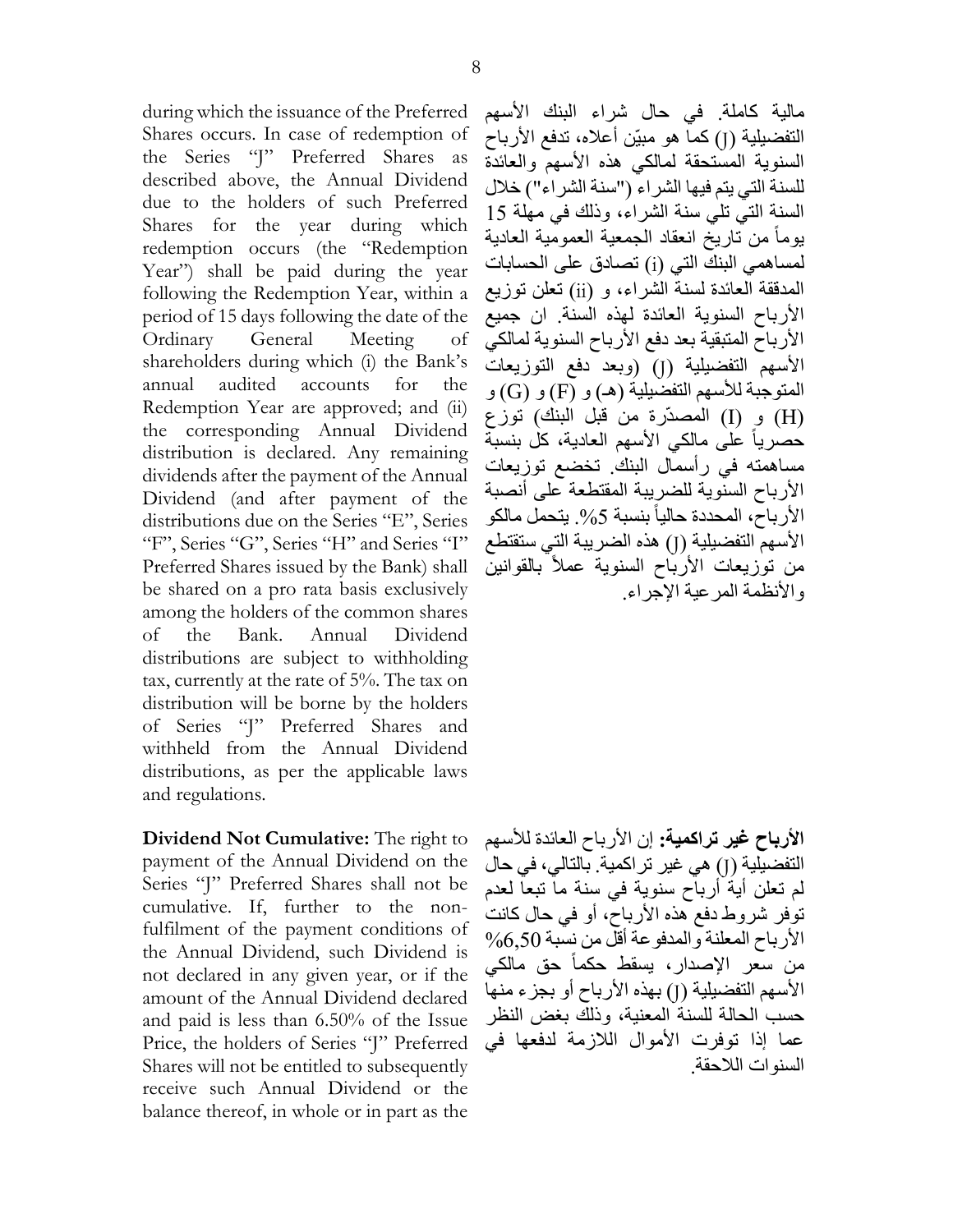case may be, whether or not funds are or subsequently become available.

**Liquidation Preference:** In the event of a dissolution, winding-up or liquidation of the Bank, each holder of Series "J" Preferred Shares shall be entitled to receive out of the assets of the Bank, in priority to any payment to the holders of the Bank's common shares, an amount equal to the Issue Price (subject to adjustment in case of stock split or reverse stock split) multiplied by the number of Series "J" Preferred Shares held by such holder of Series "J" Preferred Shares, in addition to any Annual Dividend, if any, the distribution of which has been decided by the Bank's General Meeting of shareholders, but the payment of which has not actually been effected yet.

**Restrictions on Payment of Dividends to Common Shares:** So long as any Preferred Shares of Series "E", "F", "G", "H", "I" and/or "J" shall be outstanding, the Bank shall not declare or pay any dividend upon its common shares during any fiscal year, unless and until all distributions in respect of the said preferred shares have been made, for each Series in accordance with its terms and conditions.

**Restrictions on the Participation to the Bank's Reserves:** Without prejudice to the rights devolving on the Preferred Shares as specifically mentioned herein, holders of Series "J" Preferred Shares shall not be entitled to participate to the Bank's reserves or to benefit from any distributions resulting from the capital increase of the Bank by way of conversion of the Bank's reserves and/or retained earnings into capital.

**األفضلية عند التصفية:** في حال حل أو تصفية البنك، يحق لكل مالك أسهم تفضيلية (J) أن يقبض من موجودات البنك، قبل المساهمين المالكين لأسهم عادية، مبلغاً مساوياً لسعر اإلصدار )وهو يخضع للتعديل في حال قسمة أو ضم أسهم البنك) مضرّروباً بعدد الأسهم التفضيلية )J )العائدة لمالك األسهم التفضيلية المذكور، مُضَّـافاً إليه أية أرباح سنوية قد تكون الجمعية العمومية لمساهمي البنك اتخذت القرار بتوزيعها والتي لم تدفع بعد، في حال وجودها.

**القيود لجهة دفع أنصبة أرباح لمالكي األسهم العادية:** ما دامت أي أسهم تفضيلية )هـ(، )F)، )G)،( H)،( I )و/أو )J )موجودة، ال يحق للبنك اعلان أو دفع أية أنصبة أرباح لمالكي الأسهم العادية في أية سنة مالية إال بعد دفع األرباح العائدة لألسهم التفضيلية المصدّرة من البنك من جميع الفئات حسب الشروط الخاصة بكل فئة.

**القيود لجهة االشتراك في احتياطيات البنك:** مع االحتفاظ بالحقوق العائدة لألسهم التفضيلية كما هي مذكورة في هذا الملخص، ال يحق لمالكي الأسهم التفضيلية (J) الاشتراك بالأموال االحتياطية العائدة للبنك، كما ال يحق لهم االستفادة من أية زيادة لرأسمال البنك تجري عن طريق تحويل أموال البنك االحتياطية و/أو األرباح المدّورة الى رأس المال.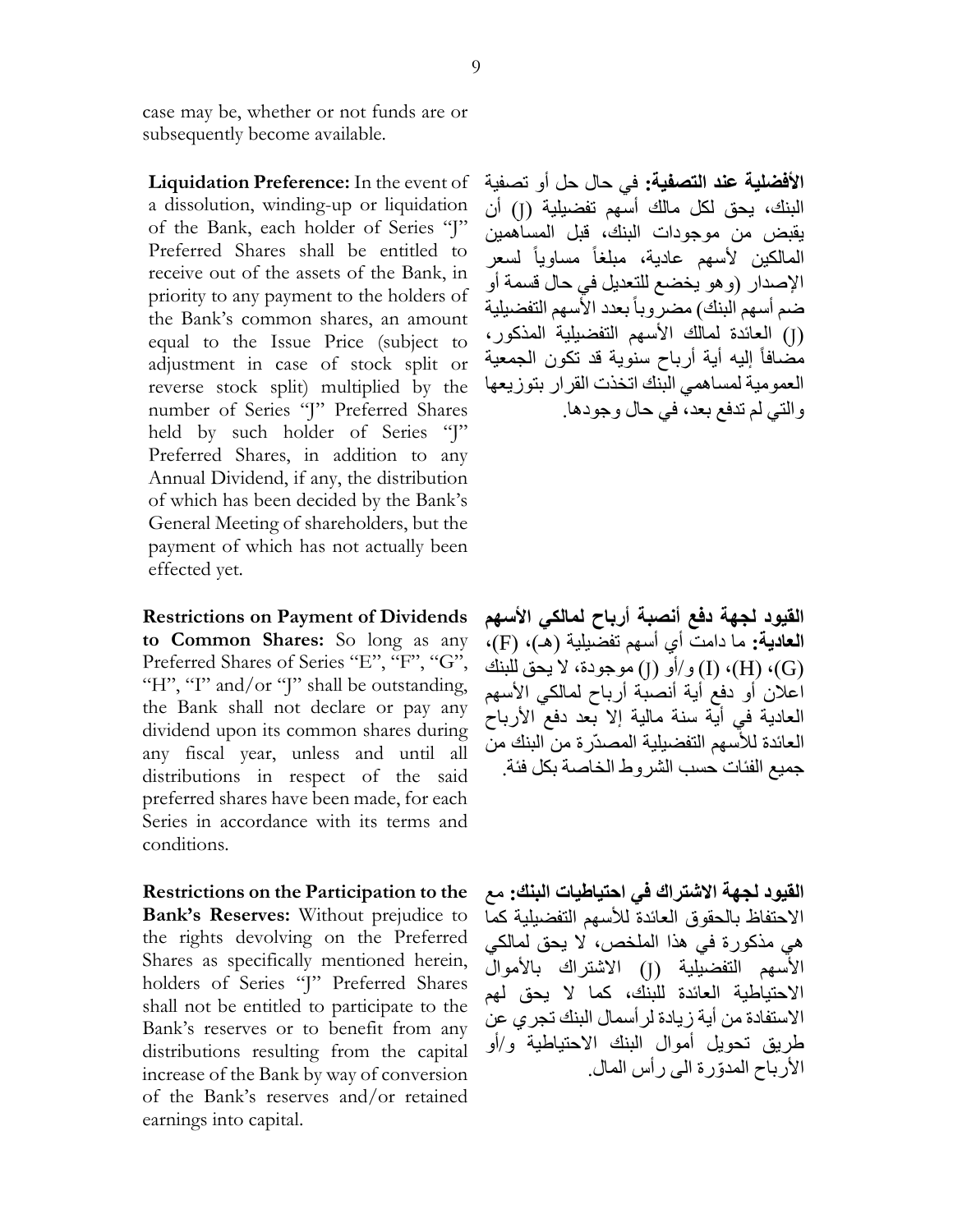**Participation to the Bank's Capital Increases:** Holders of Series "J" Preferred Shares shall have a preferential right to subscribe to all capital increases of the Bank made by issuance of other preferred shares, should the Bank issue such securities, pro rata to the percentage that their Series "J" Preferred Shares represent towards the entire capital of the Bank.

However, holders of Series "J" Preferred Shares will not have any preferential right to subscribe to capital increases of the Bank, when such capital increases are effected by way of issuance of common shares.

**No Voting Rights:** Holders of Series "J" Preferred Shares do not have the right to participate in discussions or to vote at the Bank's General Meetings of Shareholders.

Notwithstanding the above, and pursuant to the provisions of the Law n. 308/2001:

- Holders of Series "J" Preferred Shares may participate in discussions and vote in the General Meetings relating exclusively to the change of the Bank's object or form, the payment of its capital increase in kind, its dissolution before term, or to merger or amalgamation transactions in which the Bank is a party.

- Holders of Series "J" Preferred Shares acquire the right to vote in General Meetings in case of application of the provisions of article 2, paragraph 5 - b of the Law n. 308/2001. In this case, this voting right remains in full force and effect until the end of the financial year during which all Annual Dividends, the payment conditions of which are met pursuant to the terms and conditions of **االشتراك في زيادات رأسمال البنك:** يعطى مالكو الأسهم التفضيلية (J) حق أفضلية بالاكتتاب بجميع زيادات رأسمال المصرف التي تتم عن طريق إصدار أسهم تفضيلية أخرى، في حال إصدار البنك مثل هذه الأسهم، وذلك بالنسبة التي تشكلها الأسهم التفضيلية (J) التي يملكونها تجاه كامل رأسمال المصرف.

لا يتمتع مالكو الأسهم التفضيلية (J) بأي حق أفضلية لالكتتاب بزيادات رأسمال البنك التي تتم عن طريق إصدار أسهم عادية.

**انتفاء حق التصويت:** ال يتمتع مالكو األسهم التفضيلية (J) بحق المشاركة في النقاش والتصويت في الجمعيات العمومية لمساهمي المصرف. خلافاً لما نقدم، وعملأ بأحكام القانون رقم  $:2001/308$ - يمكن لمالكي الأسهم التفضيلية (J) المشار كة في النقاش والتصويت في الجمعيات العمومية المتعلقة حصراً بتغيير موضوع المصرف أو شكله أو بتحرير زيادة رأسماله عيناً أو بحلّه قبل أ األجل أو بعمليات الضم أو الدمج التي يكون المصرف طرفاً فيها<sub>.</sub> - يكتسب مالكو الأسهم التفضيلية (J) حق التصويت في الجمعيات العمومية في حال تطبيق أحكام المادة الثانية البند 3 – ب من القانون رقم .5331/030 وفي هذه الحالة، يبقى حق التصويت المذكور قائما لغاية انقضاء السنة المالية التي يتم فيها دفع كامل األرباح السنوية المتوفرة شروط دفعها عملأ بأحكام وشروط الأسهم التفضيلية (J) لمالكي الأسهم التفضيلية. **-** - يكتسب كذلك مالكو األسهم التفضيلية )J )حقا بالتصويت في الجمعيات العمومية في حال تخلف المصر ف عن تأمين إفادة الأسهم التفضيلية (J) من سائر االمتيازات أو الحقوق أو األولويات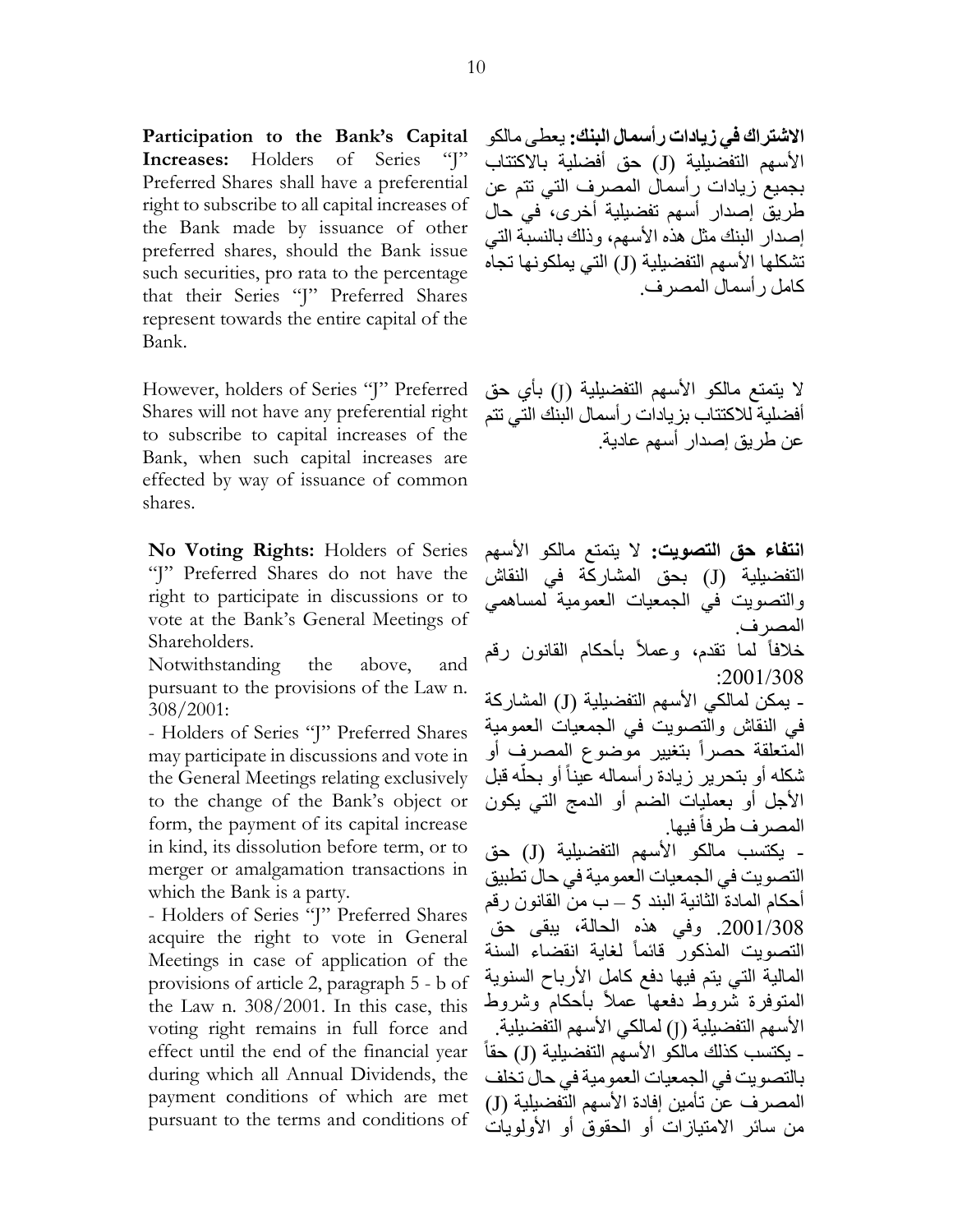the Series "J" Preferred Shares, are paid to the holders of these Preferred Shares. - Holders of Series "J" Preferred Shares also acquire the right to vote in General Meetings if the Bank fails to provide the Series "J" Preferred Shares with the various privileges, rights or priorities given to them, and this right remains in full force and effect as long as the said given privileges, rights or priorities are not made available to their beneficiaries.

**Risks Factors:** The nature of the investment in the Series "J" Preferred Shares carries various types of risks, including, among others, but not limited to, (i) risks relating to Lebanon and other jurisdictions where the Bank operates, such as political, social and economic considerations, including, particularly for Lebanon, the military conflicts and internal instability, Lebanon's belowinvestment grade debt ratings, the unavailability and/or inaccuracy of financial and statistical information, as well as risks relating to investments in emerging markets generally; (ii) credit risk resulting from the failure by borrowers to make timely payment on loans, currency considerations, market risk, competition, and certain potential regulatory concerns; and (iii) risks relating to the Offering and the Series "J" Preferred Shares such as price volatility, illiquidity and the absence of voting rights except in the cases determined by the law. Eligible Investors in the Series "J" Preferred Shares should make themselves fully aware of the risks relating to their investment in the Series "J" Preferred Shares before making such an investment.

**Change in the Preferred Shares' terms** a**nd conditions:** If the terms and مكانت أحكام وشروط الأسهم التفضيلية (J)، كما conditions of the Series "J" Preferred

المقر ر ة لهم، و يبقى هذا الحق قائماً طالما لم تؤمن للمستفيدين الامتياز ات أو الحقوق أو الأولويات المقررة.

**عوامل المخاطر:** إن طبيعة االستثمار في األسهم التفضيلية (J) تستتبع عدة أنواع من المخاطر، تشمل، على سبيل المثال ال الحصر، )i )المخاطر المتعلقة بلبنان وبغيره من البلدان حيث يعمل البنك، كاالعتبارات السياسية، االجتماعية واالقتصادية، بما في ذلك، ال سيما في لبنان، الصراعات المسلحة وعدم االستقرار الداخلي، تصنيف الديون اللبنانية بما دون درجة االستثمار، عدم توفر و/أو عدم دقة المعلومات المالية واالحصائية، كما المخاطر المتعلقة بالاستثمار ات في الأسواق النامية بصورةٍ عامة؛ )ii )مخاطر التسليف الناتجة عن تخلف المدينين عن تسديد قر وضبهم عند الاستحقاق، اعتبار ات تتعلق بالعملة ، مخاطر السوق، المنافسة وبعض المسائل النظامية المحتملة؛ و )iii )مخاطر تتعلق بالعرض وبالأسهم التفضيلية (J) كتقلبات األسعار، عدم السيولة وانتفاء حق التصويت إال في الحالات المحددة قانوناً. على المستثمرين المَوْهلين تملك الأسهم التفضيلية (J) أن يطلعوا بشكل كامل على المخاطر المتعلقة باستثمارهم في الأسهم التفضيلية (J) قبل القيام بهذا االستثمار.

**تغيير أحكام وشروط األسهم التفضيلية:** في حال